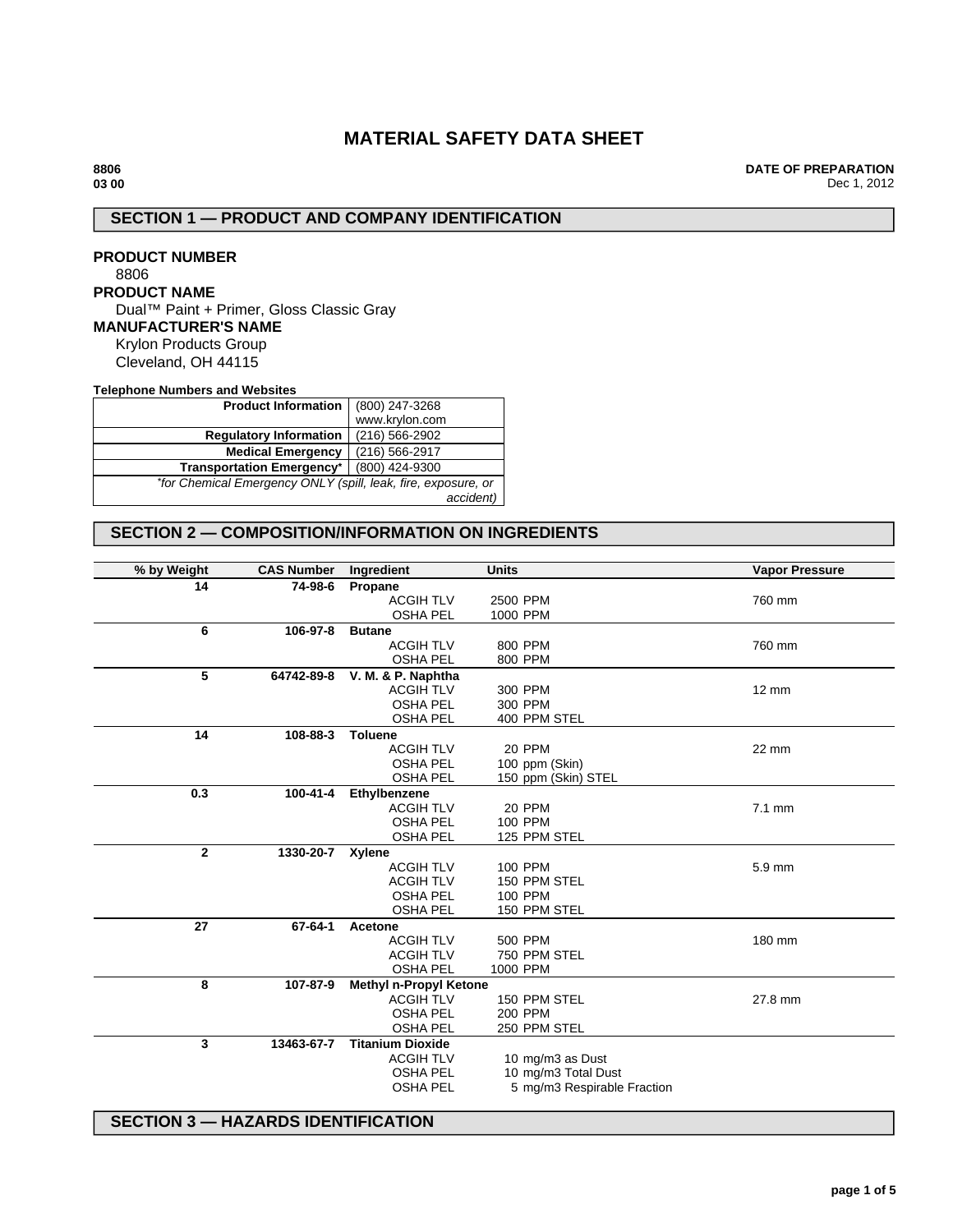#### **ROUTES OF EXPOSURE**

INHALATION of vapor or spray mist.

EYE or SKIN contact with the product, vapor or spray mist.

## **EFFECTS OF OVEREXPOSURE**

- **EYES:** Irritation.
- **SKIN:** Prolonged or repeated exposure may cause irritation.

**INHALATION:** Irritation of the upper respiratory system.

May cause nervous system depression. Extreme overexposure may result in unconsciousness and possibly death.

Prolonged overexposure to hazardous ingredients in Section 2 may cause adverse chronic effects to the following organs or systems: • the liver

- the urinary system
- the cardiovascular system
- the reproductive system

### **SIGNS AND SYMPTOMS OF OVEREXPOSURE**

Headache, dizziness, nausea, and loss of coordination are indications of excessive exposure to vapors or spray mists.

Redness and itching or burning sensation may indicate eye or excessive skin exposure.

#### **MEDICAL CONDITIONS AGGRAVATED BY EXPOSURE**

None generally recognized.

#### **CANCER INFORMATION**

For complete discussion of toxicology data refer to Section 11.

## **SECTION 4 — FIRST AID MEASURES**

**EYES:** Flush eyes with large amounts of water for 15 minutes. Get medical attention.

**UEL** 12.8

- **SKIN:** Wash affected area thoroughly with soap and water.
	- Remove contaminated clothing and launder before re-use.
- **INHALATION:** If affected, remove from exposure. Restore breathing. Keep warm and quiet.
- **INGESTION:** Do not induce vomiting. Get medical attention immediately.

**LEL** 0.9

## **SECTION 5 — FIRE FIGHTING MEASURES**

- **FLASH POINT** Propellant < 0 °F
- 

**EXTINGUISHING MEDIA**

Carbon Dioxide, Dry Chemical, Foam

#### **UNUSUAL FIRE AND EXPLOSION HAZARDS**

Containers may explode when exposed to extreme heat.

Application to hot surfaces requires special precautions.

During emergency conditions overexposure to decomposition products may cause a health hazard. Symptoms may not be immediately apparent. Obtain medical attention.

### **SPECIAL FIRE FIGHTING PROCEDURES**

Full protective equipment including self-contained breathing apparatus should be used.

Water spray may be ineffective. If water is used, fog nozzles are preferable. Water may be used to cool closed containers to prevent pressure build-up and possible autoignition or explosion when exposed to extreme heat.

# **SECTION 6 — ACCIDENTAL RELEASE MEASURES**

### **STEPS TO BE TAKEN IN CASE MATERIAL IS RELEASED OR SPILLED**

Remove all sources of ignition. Ventilate the area.

Remove with inert absorbent.

## **SECTION 7 — HANDLING AND STORAGE**

### **STORAGE CATEGORY**

Not Available

#### **PRECAUTIONS TO BE TAKEN IN HANDLING AND STORAGE**

Keep away from heat, sparks, and open flame. Vapors will accumulate readily and may ignite explosively.

During use and until all vapors are gone: Keep area ventilated - Do not smoke - Extinguish all flames, pilot lights, and heaters - Turn off stoves, electric tools and appliances, and any other sources of ignition.

Consult NFPA Code. Use approved Bonding and Grounding procedures.

Contents under pressure. Do not puncture, incinerate, or expose to temperature above 120F. Heat from sunlight, radiators, stoves, hot water, and other heat sources could cause container to burst. Do not take internally. Keep out of the reach of children.

## **SECTION 8 — EXPOSURE CONTROLS/PERSONAL PROTECTION**

### **PRECAUTIONS TO BE TAKEN IN USE**

Use only with adequate ventilation. Avoid contact with skin and eyes. Avoid breathing vapor and spray mist.

Wash hands after using.

| <b>HMIS Codes</b> |   |  |
|-------------------|---|--|
| <b>Health</b>     |   |  |
| Flammability      | 3 |  |
| Reactivity        |   |  |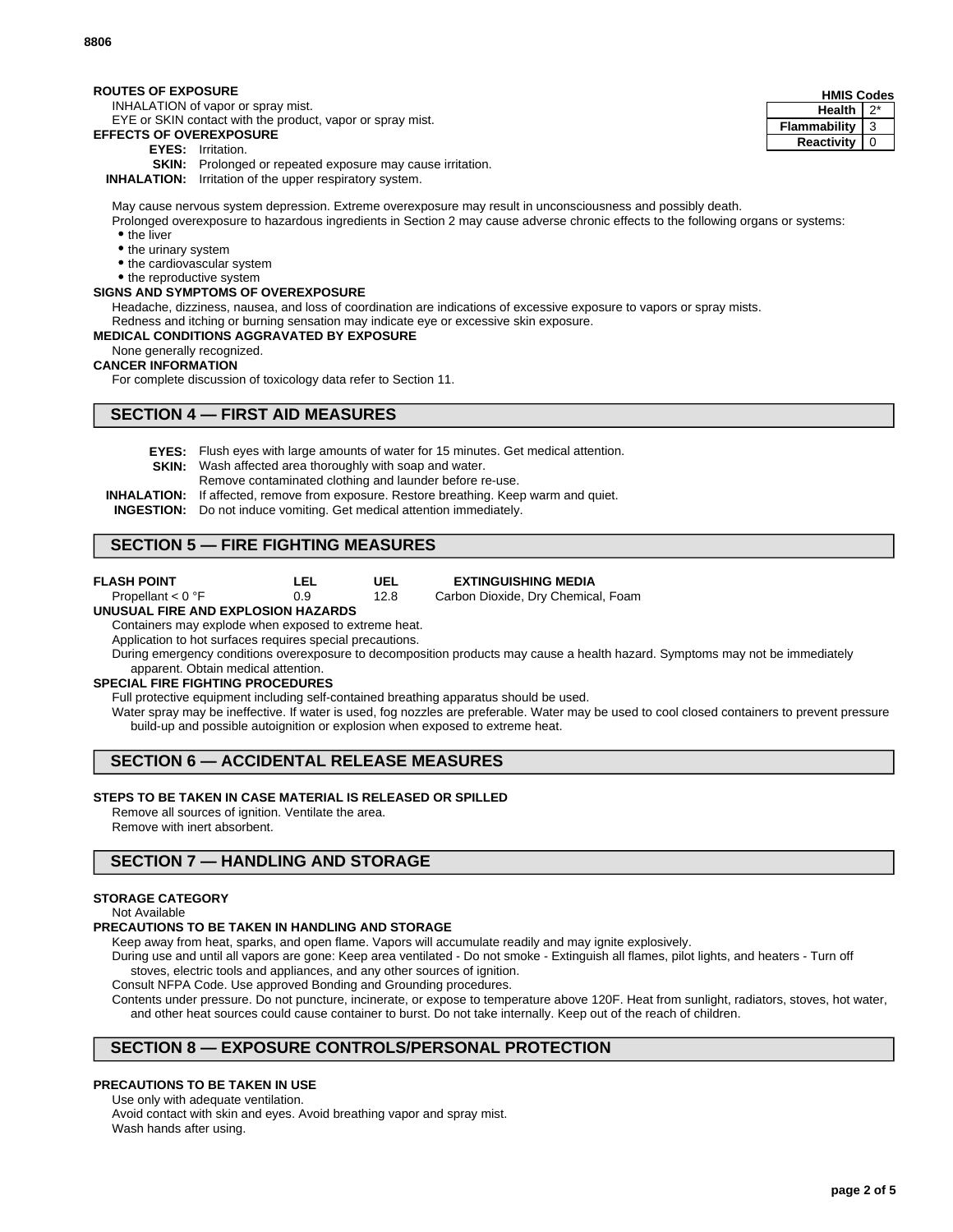This coating may contain materials classified as nuisance particulates (listed "as Dust" in Section 2) which may be present at hazardous levels only during sanding or abrading of the dried film. If no specific dusts are listed in Section 2, the applicable limits for nuisance dusts are ACGIH TLV 10 mg/m3 (total dust), 3 mg/m3 (respirable fraction), OSHA PEL 15 mg/m3 (total dust), 5 mg/m3 (respirable fraction).

#### **VENTILATION**

Local exhaust preferable. General exhaust acceptable if the exposure to materials in Section 2 is maintained below applicable exposure limits. Refer to OSHA Standards 1910.94, 1910.107, 1910.108.

#### **RESPIRATORY PROTECTION**

If personal exposure cannot be controlled below applicable limits by ventilation, wear a properly fitted organic vapor/particulate respirator approved by NIOSH/MSHA for protection against materials in Section 2.

When sanding or abrading the dried film, wear a dust/mist respirator approved by NIOSH/MSHA for dust which may be generated from this product, underlying paint, or the abrasive.

#### **PROTECTIVE GLOVES**

None required for normal application of aerosol products where minimal skin contact is expected. For long or repeated contact, wear chemical resistant gloves.

#### **EYE PROTECTION**

Wear safety spectacles with unperforated sideshields.

#### **OTHER PRECAUTIONS**

Intentional misuse by deliberately concentrating and inhaling the contents can be harmful or fatal.

## **SECTION 9 — PHYSICAL AND CHEMICAL PROPERTIES**

| <b>PRODUCT WEIGHT</b>                          | $6.61$ lb/gal           | 791 g/l                                  |  |  |
|------------------------------------------------|-------------------------|------------------------------------------|--|--|
| <b>SPECIFIC GRAVITY</b>                        | 0.80                    |                                          |  |  |
| <b>BOILING POINT</b>                           | $<$ 0 - 325 $\degree$ F | $<$ -18 - 162 °C                         |  |  |
| <b>MELTING POINT</b>                           | Not Available           |                                          |  |  |
| <b>VOLATILE VOLUME</b>                         | 86%                     |                                          |  |  |
| <b>EVAPORATION RATE</b>                        | Faster than             |                                          |  |  |
|                                                | ether                   |                                          |  |  |
| <b>VAPOR DENSITY</b> Heavier than air          |                         |                                          |  |  |
| <b>SOLUBILITY IN WATER</b> Not Available       |                         |                                          |  |  |
| pН                                             | 7.0                     |                                          |  |  |
| ANIC COMPOUNDS (VOC Theoretical - As Packaged) |                         |                                          |  |  |
| tile Weight 51.01%                             |                         | Less Water and Federally Exempt Solvents |  |  |

**VOLATILE ORGANIC COMPOUND**<br>Volatile Weight 51.01%

## **SECTION 10 — STABILITY AND REACTIVITY**

### **STABILITY — Stable**

**CONDITIONS TO AVOID** None known. **INCOMPATIBILITY** None known. **HAZARDOUS DECOMPOSITION PRODUCTS** By fire: Carbon Dioxide, Carbon Monoxide **HAZARDOUS POLYMERIZATION**

Will not occur

## **SECTION 11 — TOXICOLOGICAL INFORMATION**

### **CHRONIC HEALTH HAZARDS**

Reports have associated repeated and prolonged overexposure to solvents with permanent brain and nervous system damage. Ethylbenzene is classified by IARC as possibly carcinogenic to humans (2B) based on inadequate evidence in humans and sufficient evidence in laboratory animals. Lifetime inhalation exposure of rats and mice to high ethylbenzene concentrations resulted in increases in certain types of cancer, including kidney tumors in rats and lung and liver tumors in mice. These effects were not observed in animals exposed to lower concentrations. There is no evidence that ethylbenzene causes cancer in humans.

IARC's Monograph No. 93 reports there is sufficient evidence of carcinogenicity in experimental rats exposed to titanium dioxide but inadequate evidence for carcinogenicity in humans and has assigned a Group 2B rating. In addition, the IARC summary concludes, "No significant exposure to titanium dioxide is thought to occur during the use of products in which titanium is bound to other materials, such as paint."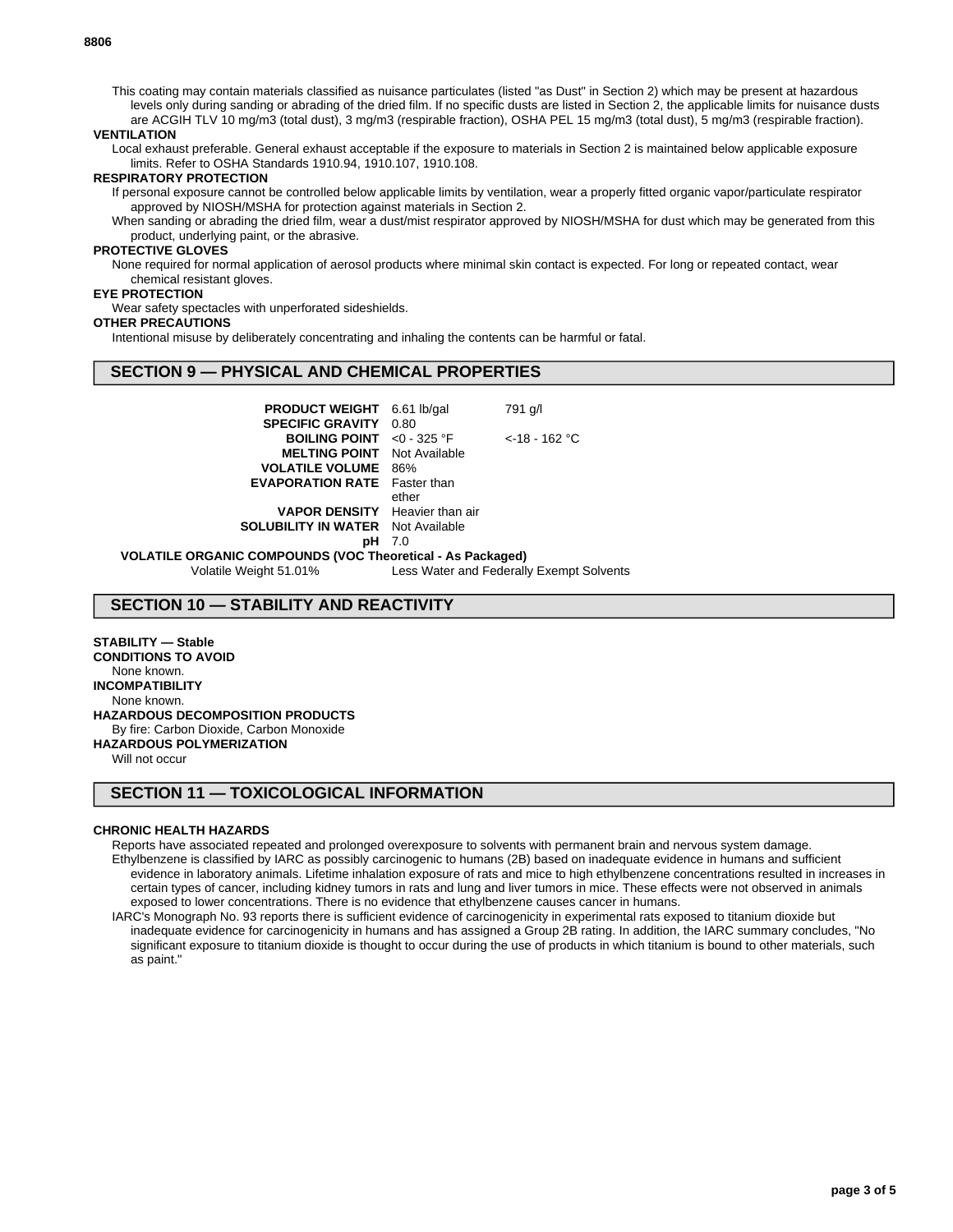| <b>TOXICOLOGY DATA</b> |  |  |  |  |  |  |
|------------------------|--|--|--|--|--|--|
|------------------------|--|--|--|--|--|--|

| CAS No.    | <b>Ingredient Name</b>        |          |     |               |  |
|------------|-------------------------------|----------|-----|---------------|--|
| 74-98-6    | Propane                       |          |     |               |  |
|            |                               | LC50 RAT | 4HR | Not Available |  |
|            |                               | LD50 RAT |     | Not Available |  |
| 106-97-8   | <b>Butane</b>                 |          |     |               |  |
|            |                               | LC50 RAT | 4HR | Not Available |  |
|            |                               | LD50 RAT |     | Not Available |  |
| 64742-89-8 | V. M. & P. Naphtha            |          |     |               |  |
|            |                               | LC50 RAT | 4HR | Not Available |  |
|            |                               | LD50 RAT |     | Not Available |  |
| 108-88-3   | Toluene                       |          |     |               |  |
|            |                               | LC50 RAT | 4HR | 4000 ppm      |  |
|            |                               | LD50 RAT |     | 5000 mg/kg    |  |
| 100-41-4   | Ethylbenzene                  |          |     |               |  |
|            |                               | LC50 RAT | 4HR | Not Available |  |
|            |                               | LD50 RAT |     | 3500 mg/kg    |  |
| 1330-20-7  | Xylene                        |          |     |               |  |
|            |                               | LC50 RAT | 4HR | 5000 ppm      |  |
|            |                               | LD50 RAT |     | 4300 mg/kg    |  |
| 67-64-1    | Acetone                       |          |     |               |  |
|            |                               | LC50 RAT | 4HR | Not Available |  |
|            |                               | LD50 RAT |     | 5800 mg/kg    |  |
| 107-87-9   | <b>Methyl n-Propyl Ketone</b> |          |     |               |  |
|            |                               | LC50 RAT | 4HR | Not Available |  |
|            |                               | LD50 RAT |     | 1600 mg/kg    |  |
| 13463-67-7 | <b>Titanium Dioxide</b>       |          |     |               |  |
|            |                               | LC50 RAT | 4HR | Not Available |  |
|            |                               | LD50 RAT |     | Not Available |  |
|            |                               |          |     |               |  |

## **SECTION 12 — ECOLOGICAL INFORMATION**

### **ECOTOXICOLOGICAL INFORMATION**

No data available.

## **SECTION 13 — DISPOSAL CONSIDERATIONS**

#### **WASTE DISPOSAL METHOD**

Waste from this product may be hazardous as defined under the Resource Conservation and Recovery Act (RCRA) 40 CFR 261. Waste must be tested for ignitability to determine the applicable EPA hazardous waste numbers. Do not incinerate. Depressurize container. Dispose of in accordance with Federal, State/Provincial, and Local regulations regarding pollution.

## **SECTION 14 — TRANSPORT INFORMATION**

Multi-modal shipping descriptions are provided for informational purposes and do not consider container sizes. The presence of a shipping description for a particular mode of transport (ocean, air, etc.), does not indicate that the product is packaged suitably for that mode of transport. All packaging must be reviewed for suitability prior to shipment, and compliance with the applicable regulations is the sole responsibility of the person offering the product for transport.

#### **US Ground (DOT)**

May be classed as LTD. QTY. OR ORM-D

UN1950, AEROSOLS, 2.1, LIMITED QUANTITY, (ERG#126)

## **Canada (TDG)**

May be classed as LTD. QTY. OR ORM-D

UN1950, AEROSOLS, CLASS 2.1, LIMITED QUANTITY, (ERG#126)

#### **IMO**

May be shipped as Limited Quantity

UN1950, AEROSOLS, CLASS 2.1, LIMITED QUANTITY, EmS F-D, S-U, ADR (D)

### **IATA/ICAO**

UN1950, AEROSOLS, FLAMMABLE, 2.1, LIMITED QUANTITY

## **SECTION 15 — REGULATORY INFORMATION**

### **SARA 313 (40 CFR 372.65C) SUPPLIER NOTIFICATION**

| <b>CAS No.</b> | <b>CHEMICAL/COMPOUND</b> | % by WT | <sup>1</sup> % Element |
|----------------|--------------------------|---------|------------------------|
| 108-88-3       | Toluene                  |         |                        |
| 100-41-4       | Ethylbenzene             | v.z     |                        |
| 1330-20-7      | Xvlene                   |         |                        |